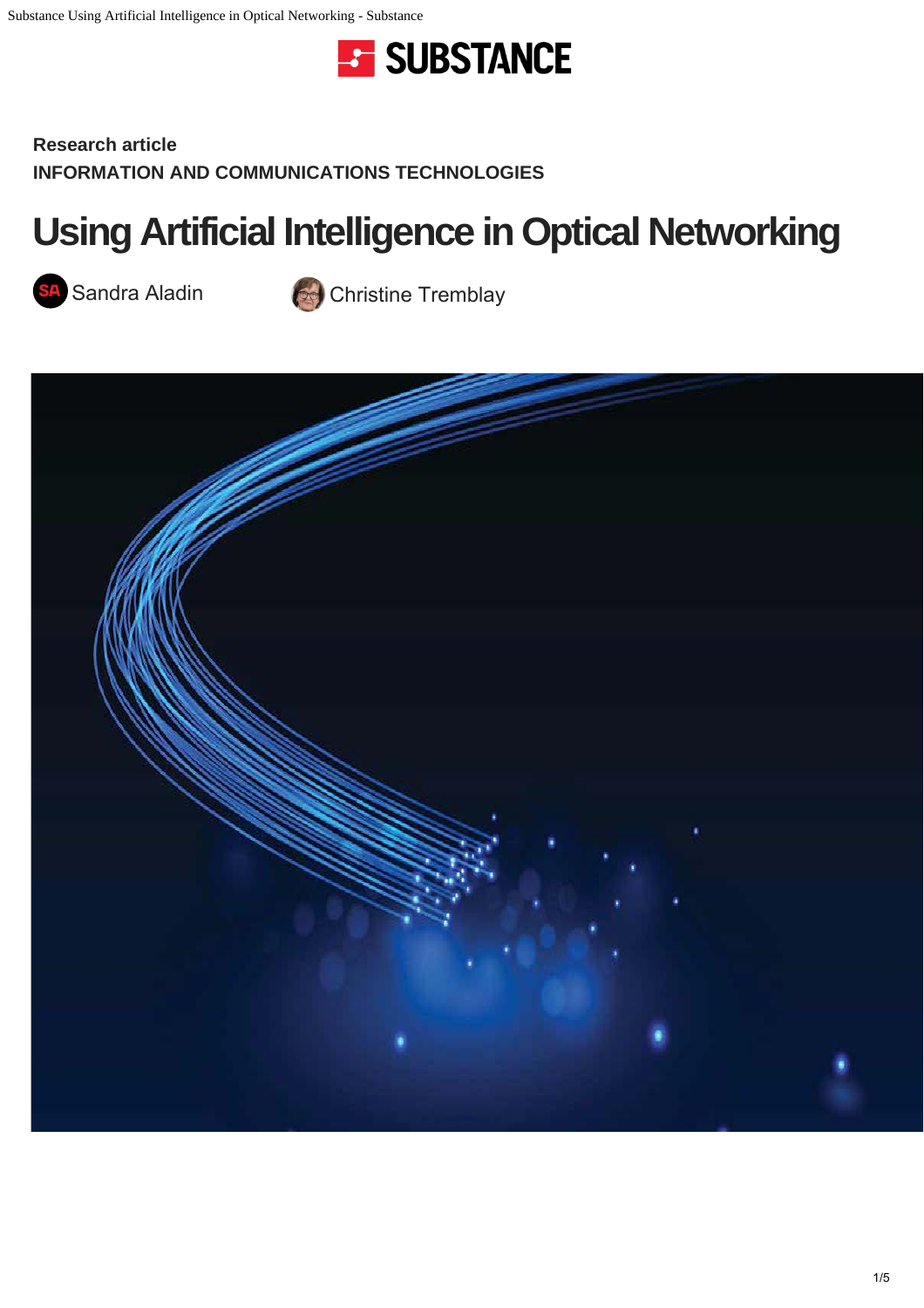#### SUMMARY

The increasing complexity of optical networks designed to meet a multitude of services generates massive amounts of data. In addition, any service interruption, even momentary, can cause huge data losses, leading to bad customer experience. Machine learning has been proposed and applied in several fields in the last decades. In this study, the Network Technology Laboratory is introducing a tool that estimates the quality of transmission (QoT) of lightpaths before their implementation in the network, based on machine learning algorithms. This tool could help in routing and wavelength assignment by first discarding bad QoT connections. An evaluation of three machine learning techniques for optical networks was performed: the support vector machine (SVM), the K nearest neighbours (K-NN) and the random forest (RF). Keywords: Machine Learning, Quality of Transmission (QoT), lightpaths, K nearest neighbors (K-NN), Random Forest (RF), Support Vector Machine (SVM)

#### Model Presentation and Purpose

The emergence of multiple services and network traffic volume requirements are driving the design of heterogeneous optical networks that can support different data rates and modulation formats, as well as different types of services. Cognition is introduced to control these complex networks. And machine learning techniques—which make it possible to base decisions on past experiences stored in a database—are increasingly in demand to implement this functionality in optical networks. Several tools and models have been introduced. However, based on the No Free Lunch theorem, in [1]—arguing that no machine learning solution can be declared optimal for one set of data—a study of SVM, K-NN and RF machine learning techniques, applied to a set of synthetic data generated from an algorithm built on MATLAB, is presented in this project.

Estimating QoT using analytical models covering physical layer degradations generally requires a high computing time. The first QoT prediction methods based on machine learning were developed for systems not exceeding 10 Gb/s and using intensity modulation format. More recently, other models have been developed for higher bit rates, and amplitude and phase modulation formats. However, in these models, system penalties due to nonlinear effects are taken into account through safety margins in determining the minimum optical signal-to-noise ratio (OSNR) required for QoT. The underlying question in this work is this: Could the Gaussian QoT calculation noise model developed by Poggiolini [4] be used in a cognitive control tool for coherent optical links based on advanced modulation formats? The Gaussian noise model evaluates the effect of noise and nonlinear propagation phenomena occurring in optical fiber links.



Figure 1 Example of an optical fibre link in a coherent optical network [2]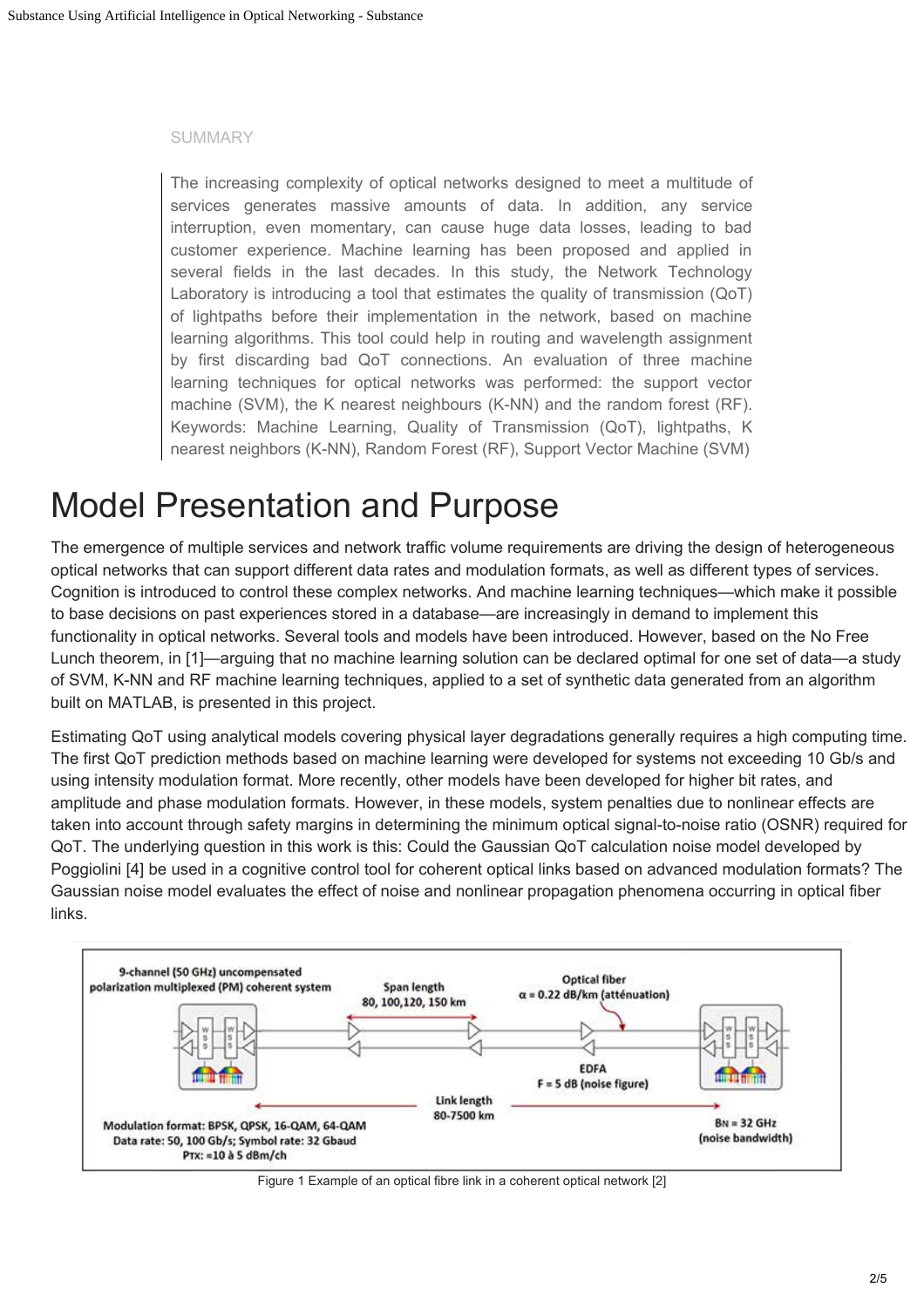The overall objective of this project is therefore to develop a cognitive model of QoT estimation based on machine learning techniques and taking into account the linear and nonlinear effects of lightpaths in a coherent optical link, as shown in Fig. 1.

## Methodology

The overall process for QoT estimation is described in Fig. 2.



Figure 2 Overview of QoT estimation process, from [3]

The data generation algorithm, developed in MATLAB, takes into account the nonlinear propagation effects in an optical fiber link using OSNR analytical calculation formulae. The bit error rate (BER) is then estimated. This metric, defined as the ratio of the number of bit with errors to the total number of transmitted bits, is an important parameter in determining the QoT of an optical signal. The data, once generated, are validated using the Non-Linear Interference Noise (NLIN) Wizard tool developed by Dar [5] before applying the three machine learning techniques.

### **Results**

The SVM technique provides the best classification accuracy (good or bad QoT): 99.15% versus 96.32% for RF and 96.7% for K-NN. The classification accuracy obtained with the proposed QoT tool is higher than the 98.7% obtained with the case-based reasoning method (CBR) developed in the European CHRON project [6], and exceeds the 96% obtained with the E-Tool using the RF technique [7]. These results show the potential benefits of cognition in evaluating the QoT of lightpaths.

In addition, the SVM requires a processing time of 1.26 seconds for a dataset of 23,040 instances. This is greater than the 35 ms needed for the CBR technique, but less than the 3.6 s used by the Q-Tool for a database of fewer than 15,000 instances, which shows the advantage of using cognition with the SVM technique in the QoT estimation process [8]. Fig. 3 shows the classification results of lightpath samples using SVM.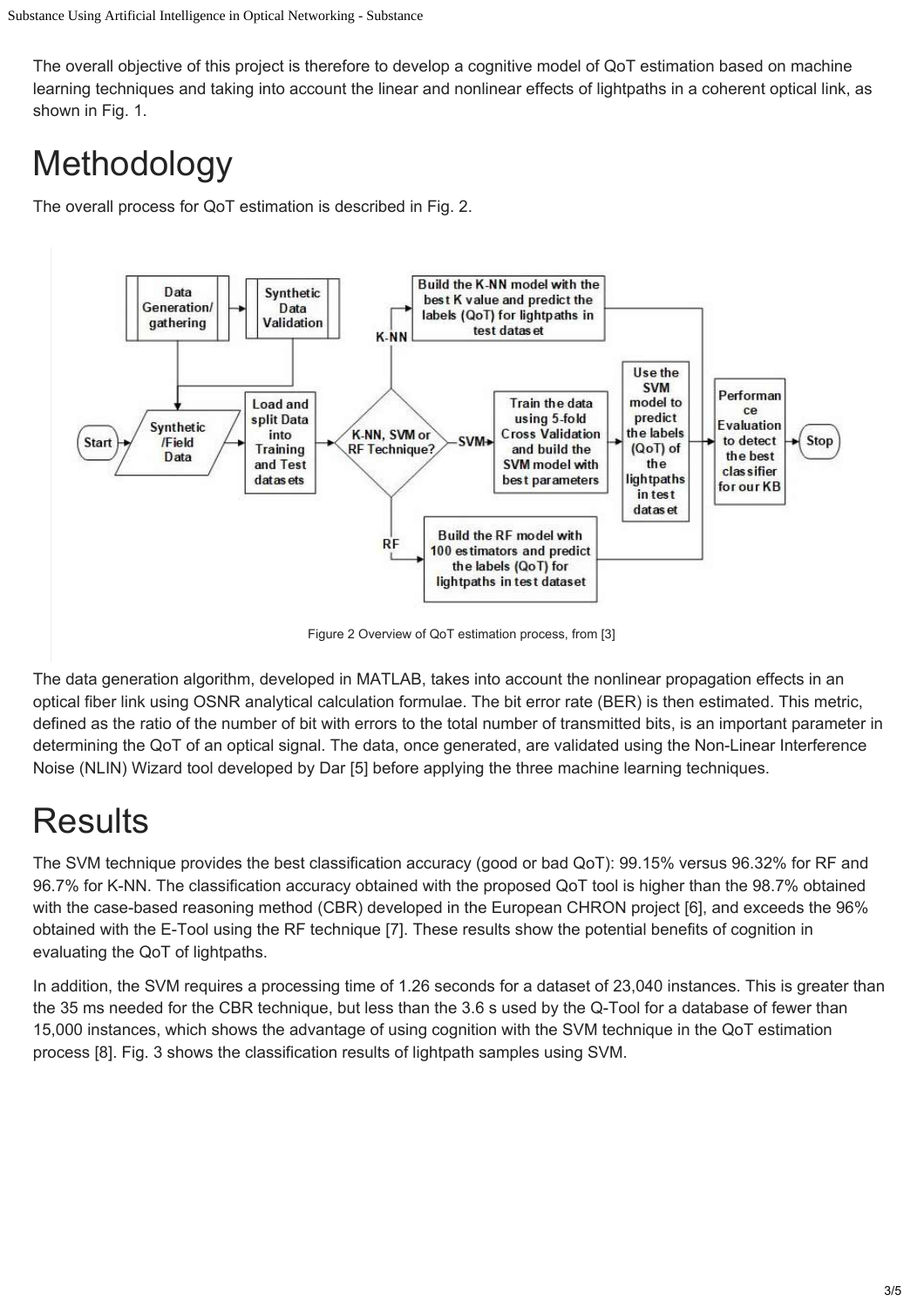

### **Conclusions**

The lightpath QoT estimation tool, using the SVM technique with synthetic performance data, yields good classification accuracy performances. And the relatively low processing time for classifying lightpaths shows the advantage of using cognition in the network control process.

Future work includes the use of field performance data captured in an operator network to construct a classification model.

### Additional information

For more information on this research, please refer to the following paper:

Tremblay C., Aladin S., (2018). ["Machine Learning Techniques for Estimating the Quality of Transmission of](https://ieeexplore.ieee.org/iel7/8360560/8385616/08385772.pdf) [Lightpaths](https://ieeexplore.ieee.org/iel7/8360560/8385616/08385772.pdf)". IEEE Photonics Society, Summer Topicals Meeting Series, July 2018.



Sandra Aladin is a Master's graduate of the ÉTS Department of Electrical Engineering. She is currently working as a Research Professional in the Network Technologies Laboratory.

Program : Electrical Engineering



Christine [Tremblay is a Professo](https://substance.etsmtl.ca/en/https://substance.etsmtl.ca//?post_type=programmes&p=167)r in the Department of Electrical Engineering at ÉTS. Her research interests include optical communications, optical networks, silicon photonics, and laser and fibre optics technologies.

[Program : Ele](https://substance.etsmtl.ca/author/sandra-aladin)ctrical Engineering